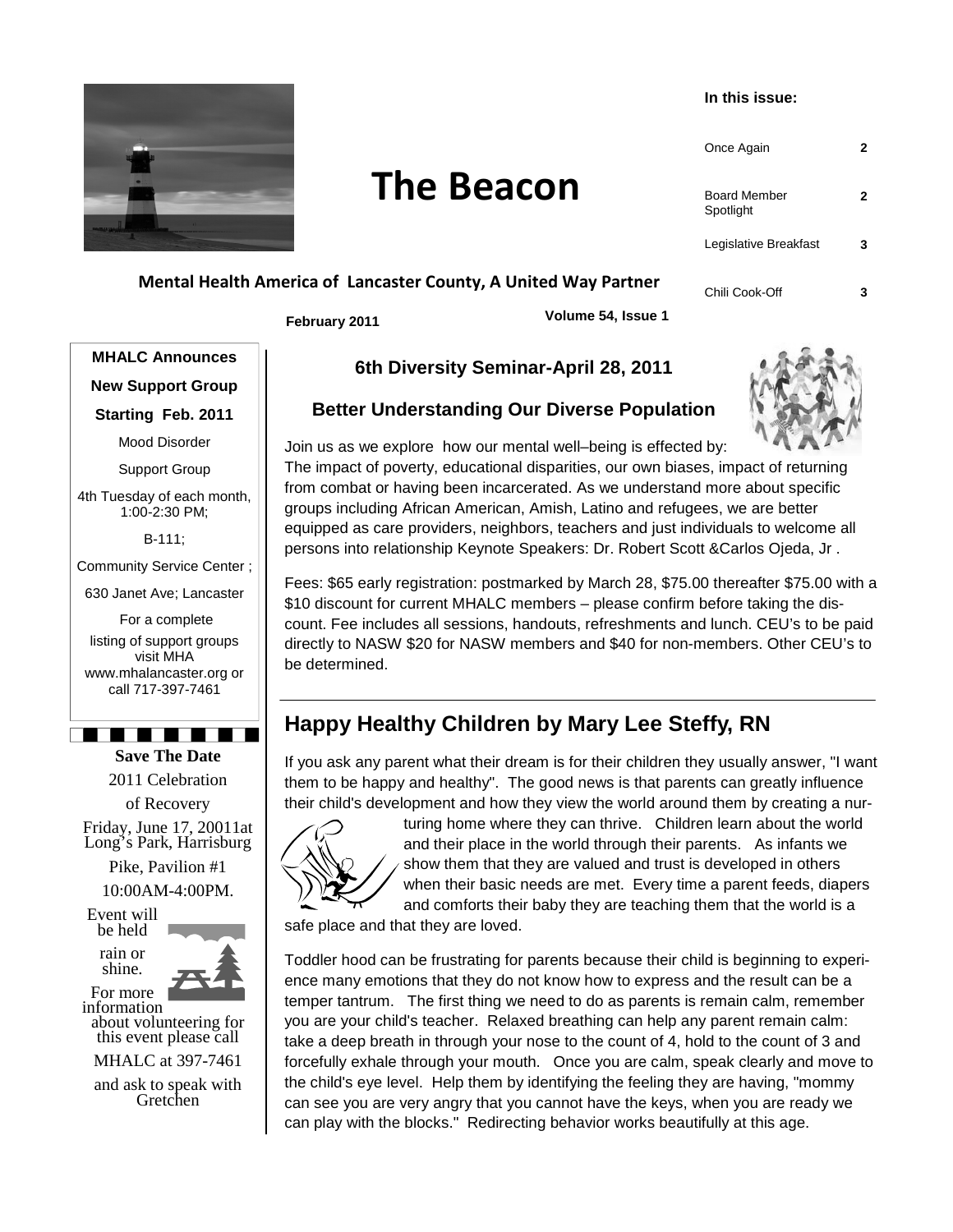# **Once Again by Juliana Armold, Peer Educator**

Once again, another senseless shooting happened, his time, in Arizona. As the country prays for the families of the fallen we also rally around Congresswoman Gifford as she is recovering from a gun shot wound to the

 $\mathcal{L} = \mathcal{L}$ 

head. The parties unite and sit together for the State of the Union in solidarity. Ribbons pinned to each one as Congresswoman Gifford fights for her life.

Again mental illness is being discussed on all the news shows. How

can shootings like this be avoided? What an important subject to be addressed, how we can help people who are struggling for whatever reason? So many people step forward now to talk about the behaviors of the man (I prefer to use the victims name and not the perpetrator, as not to give him anymore recognition). So many times we hear that we should have seen. When my family was murdered there was a sign at the memorial site from the local churches "we should have seen this coming, we are sorry".

No one in the community really knew my sister or her family. Yet for some of the other shootings there were signs. Could this have been avoided? Probably not. There is very little to be done for people who are sick unless

**AND ASSESS "Now the point of my article, when there are indicators that someone is losing touch with reality what can we do?"** 

they are going to hurt themselves or others, however most times there is no indication that they are going to hurt someone. I know first hand that someone I love was refused treatment because the incident of laying his hands on someone was 48 hrs before I contacted the agency. I would have

to wait until someone was hurt before I could get the individual into treatment.

Now the point of my article, when there are indicators that someone is losing touch with reality what can we do? Call crisis, and answer these questions, is the person talking about hurting themselves? No they didn't really say that is the person going to hurt someone else? No they haven't really said that, he is just acting weird and watching bizarre movies. He loves guns and has a bunch, he is acting

different. We will mostly likely be told to call back if he starts to talk about hurting himself or others. Is this a failure with crisis? No, they have their criteria they must follow. We should have something in place to intervene before someone gets hurt. There are professionals that could come up with some interventions. Why are we not doing that? Why don't we start a committee to look at these issues? Wait I know why we can't, social services are taking even more cuts. All the people we work with that are reaching out for help, willing to do what's needed for their mental health are going to be turned away because the services are just not there. We will save so much money by cutting these services; those at the top have determined we can do without. Have they taken into consideration the mental health units may start filling up? Have they thought about the suicide and maybe the homicide rates will go up?

Please call your local senators and congressmen and ask them to keep services in place for the most vulnerable

#### **Healthy Parenting Contd…. From page 1**

As children develop they respond best to positive parenting.

1.Celebrate when your child does do what they are expected to do. If they are told to put their coat away let them know that you appreciate that they have been doing this.

2. Time outs work well to allow the child to regain self-control. The child needs to be old enough to understand that they have done something wrong and then the appropriate time is 1 minute for every year of age.

3. Plan daily uninterrupted time with your children. Let them know that you value their thoughts and ideas by sitting and making eye contact. Turning off the TV, cellphone, and computer let's your children know that you are really listening.

4.Go for a walk, play games, make a healthy meal together, or watching a funny movie as a family can teach your children that families can have fun and you don't have to spend money.

For more information about healthy parenting and how to determine if you need additional help, please refer to www.mentalhealthamerica.net and type "parenting" in the search engine.

Mary Lee Steffy, RN, Manager of Community Health and Wellness at Lancaster General Health - Worked with new parents for the past 25 years.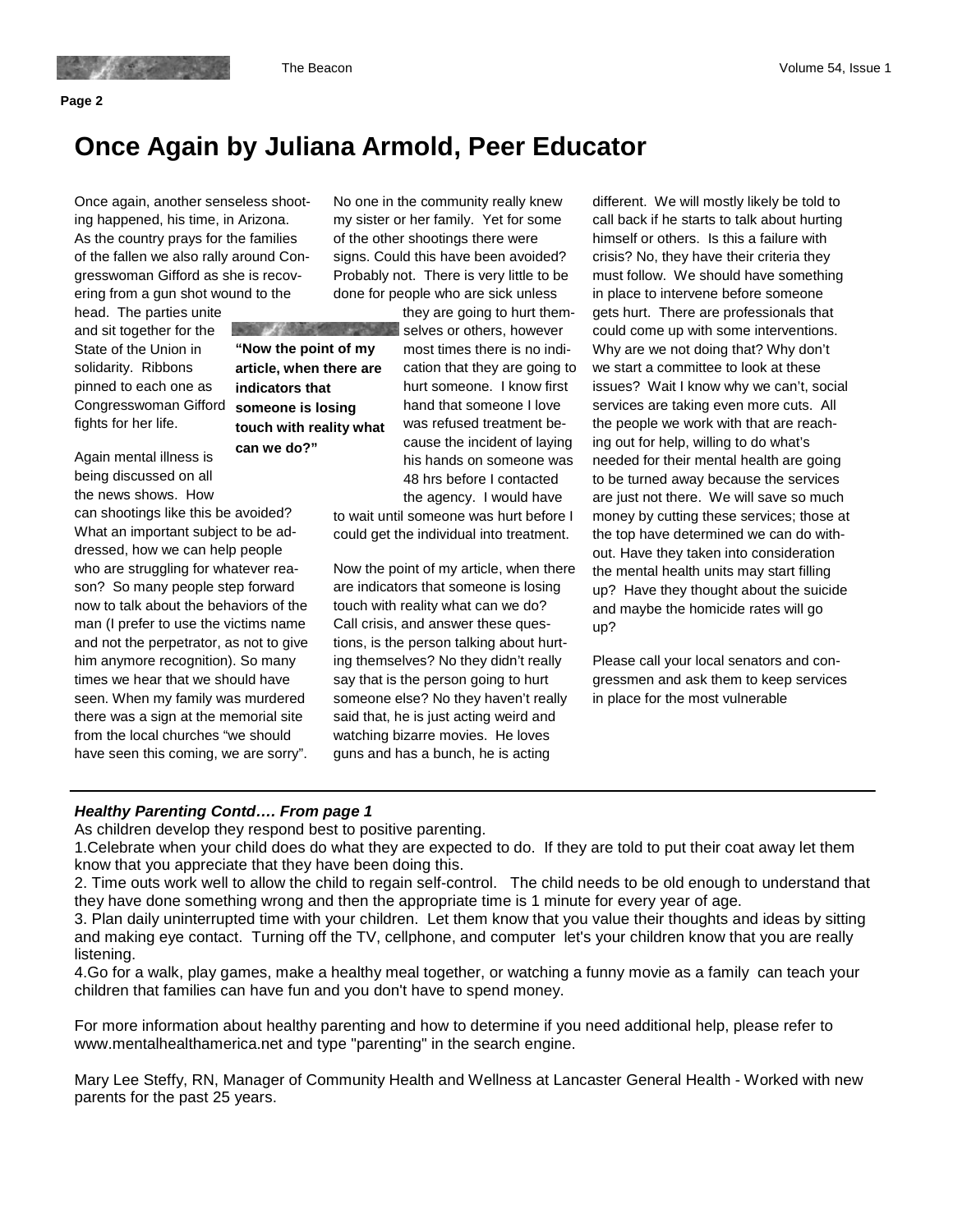**Page 3** 

# **MHALC Board Member Spotlight-Chris Wise, President**



A new feature has come to The Beacon, the Board Member Spotlight! This section will feature interviews of those familiar faces of MHA so you can get to

know them better. To begin the Spotlight it only seemed right to start at the top with the President of MHA's board, Chris Wise.

**Position on MHA board:** I served as Treasurer for 2 years before serving as President for 4 years.

#### **How long have you been a part of MHA?** Since 2005

**Biggest accomplishment at MHA:** I had the privilege to attend national Mental Health America's centennial conference in Washington, DC which highlighted the past 100 years of mental health advocacy, research and service. One of the highlights while I have served on the board of Mental Health America of Lancaster County has been the transition of MHA as sponsoring agency of Compeer Lancaster.

**What led you to MHA?** After meeting with Mary Steffy (Executive Director of MHA) to learn more about the organization, I discovered that there was a need for someone with financial skills to serve on the organization's Board of Directors.

**What family do you have?** Mary Ann & Leon (parents), Lori (sister), and Kevin (brother)

**Your hometown?** Reinholds but I currently live in Ephrata

**Education:** Carnegie Mellon University (Bachelor of Science in Electrical & Computer Engineering), University of North Carolina at Chapel Hill (Masters in Healthcare Administration)

**Professional Background:** Financial Director, Community Basics, Inc.

**Awards you have won:** Central Penn Business Journal Forty Under 40, Blue Ridge Cable 11 Outstanding Volunteer, Lancaster Young Professionals Outstanding Volunteer, Lancaster MS Leadership Award

**Where do you volunteer?** Carnegie Mellon Alumni Council, Compeer Lancaster, Habitat for Humanity, Lancaster Country Day School, Lancaster Young Professionals, United Way, Water Street **Ministries** 

**Why do you volunteer**? I believe volunteering provides an opportunity to share the gifts that I've been blessed with to make a positive impact on the community and the lives of others who might be less fortunate. It's also a great way to meet other people with diverse backgrounds, to develop leadership skills while serving, and to connect with causes which are important to me.

**Best volunteer story:** While volunteering at the Duke Children's Classic during graduate school, I had the opportunity to meet Jeff Foxworthy and Terry Bradshaw while transporting people to/from the event.

**I am inspired by:** Jesus, Abraham Lincoln, Dean Smith, Joe Paterno

**The best advice I have received:** "Treat others as you would like to be treated."

**When I was a child, I wanted to be**: A professional athlete

**Morning person or night owl?** Night owl

**Chocolate or vanilla: Strawberry**

**You do the walk the night for suicide prevention, why do you do it and how many pairs of socks and shoes do you go through?** After participating in a community walk at Cocalico High School, I have walked in the Out of the Darkness overnight walks in Boston, Chicago, and NYC to help further the work of the AFSP to increase the awareness and understanding of suicide and depression since many people have personally been affected by either suicide or mental illness**.** The walk usually requires one really good pair of shoes and 2 pairs of good socks.

You'll find this on my lpod: I enjoy a mix of these genres: Blues, Christian, Classical, Jazz, Reggae, Pop, & Rock

**I always find beauty in:** Watching sunsets at the beach and visiting the world's natural wonders

**I never leave home without my:** Blackberry

**Favorite vacation spot:** Chapel Hill, NC

**Favorite sports team:** UNC Tar Heels, PSU Nittany Lions, Philadelphia Eagles/ Flyers/Phillies/Sixers, Lancaster Barnstormers

**What do you do to de-stress?** I enjoy exercising, reading, traveling and watching comedy.



### **MHALC Annual Legislative Breakfast**

**Please join us for our Annual Legislative Breakfast, Friday, March 25, 2011 at Penn Cinema, 541 Airport Road, Lititz, PA 17543, 7:30 AM Light Breakfast, Topics: Parity and Health Care Reform How might these federal issues impact Lancaster County? 8:00 AM Speakers Adrienne Ellis, Director of Maryland Parity Project at the MHA of Maryland, the lead for Health and Human Services Region 3 to Mental Health America's Regional Policy Council: Sarah M. Steverman, Director of State Policy, Mental Health America, National Center. Cost Per Person is \$15.00. Please make check or money order(\$15 per person) payable to MHALC. Return payment and registration form on or before March 18, 2011. Forms are available at www.mhalancaster.org or by calling 397-7461. We hope you can join us!**